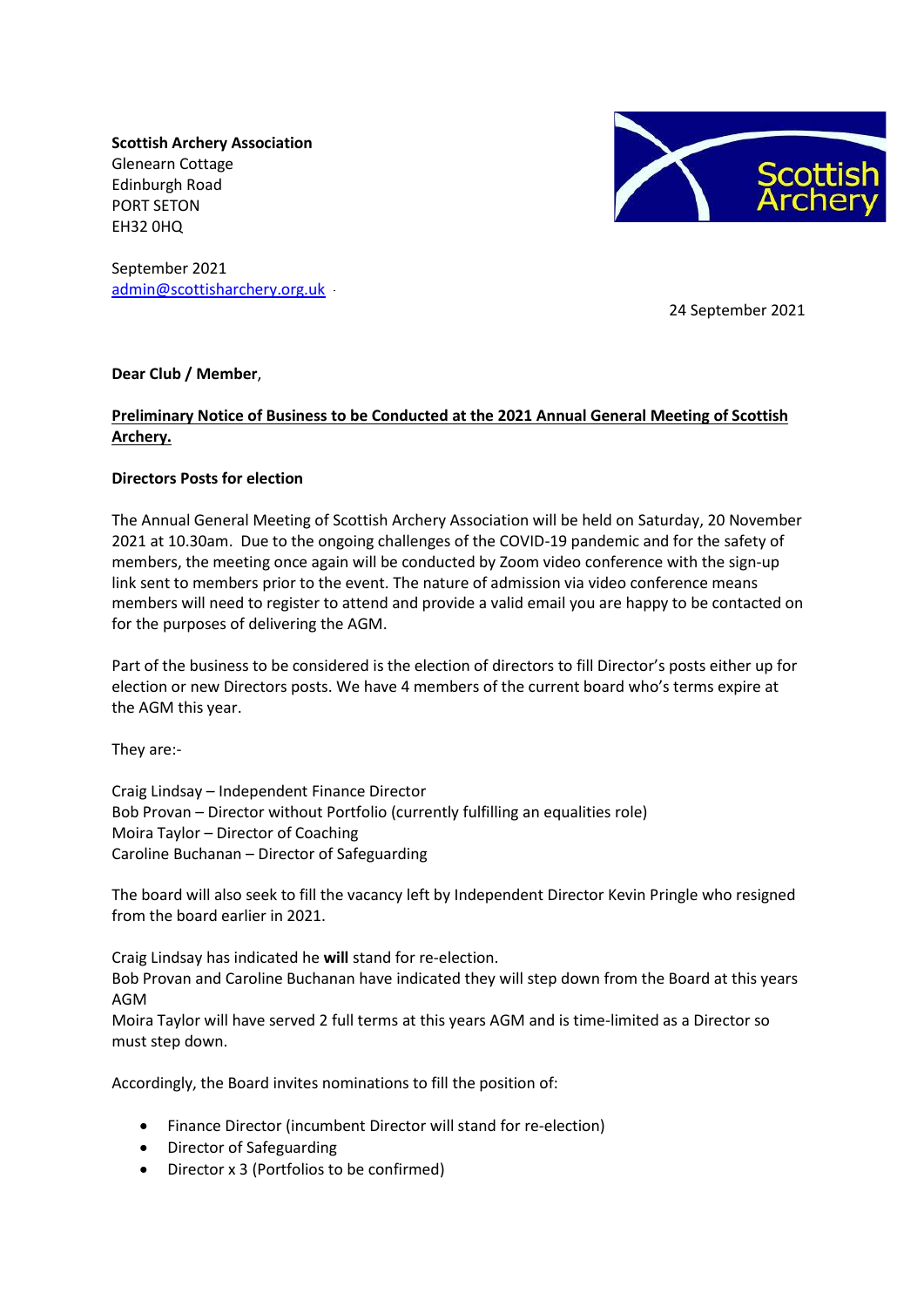The Scottish Archery Board skills audit conducted in early 2021 identified a potential gap in areas of Commercial, HR, Legal, PR & Communications and we are also keen to receive applications from those whose strengths include equalities, diversity, changing lives, social change and youth work. We would of course be keen to hear from members or those outwith the sport who are keen to join a board with a skill in one or more of these areas.

Descriptions of these roles are attached.

**Under the Scottish Archery Articles and Bye Laws up to 4 members of the Board may be Independent Directors. Given the current board composition, only 2 of the 5 vacancies above could be filled by Independent Directors.**

**Applicants for the positions shall provide details of their C.V. on the appropriate form giving Scottish Archery not less than 6 weeks notice prior to the AGM. This requires all nominations to be in the hands of the Administrator at the above address or email address on or before 8 October 2021.** 

# **Applications should be submitted using the [Application Form](https://form.jotform.com/ScottishArchery/board2021)**

In addition, under Article 25.7 voting members may submit resolutions in writing to alter terms of the Articles of Association and Bye Laws to the Board to be considered at the AGM provided they conform to the conditions detailed in that article. Such submissions require to arrive in the hands of the Administrator at the above address or email address on or before 8 October 2021.

**Jennifer Griffin Chair SCOTTISH ARCHERY ASSOCIATION**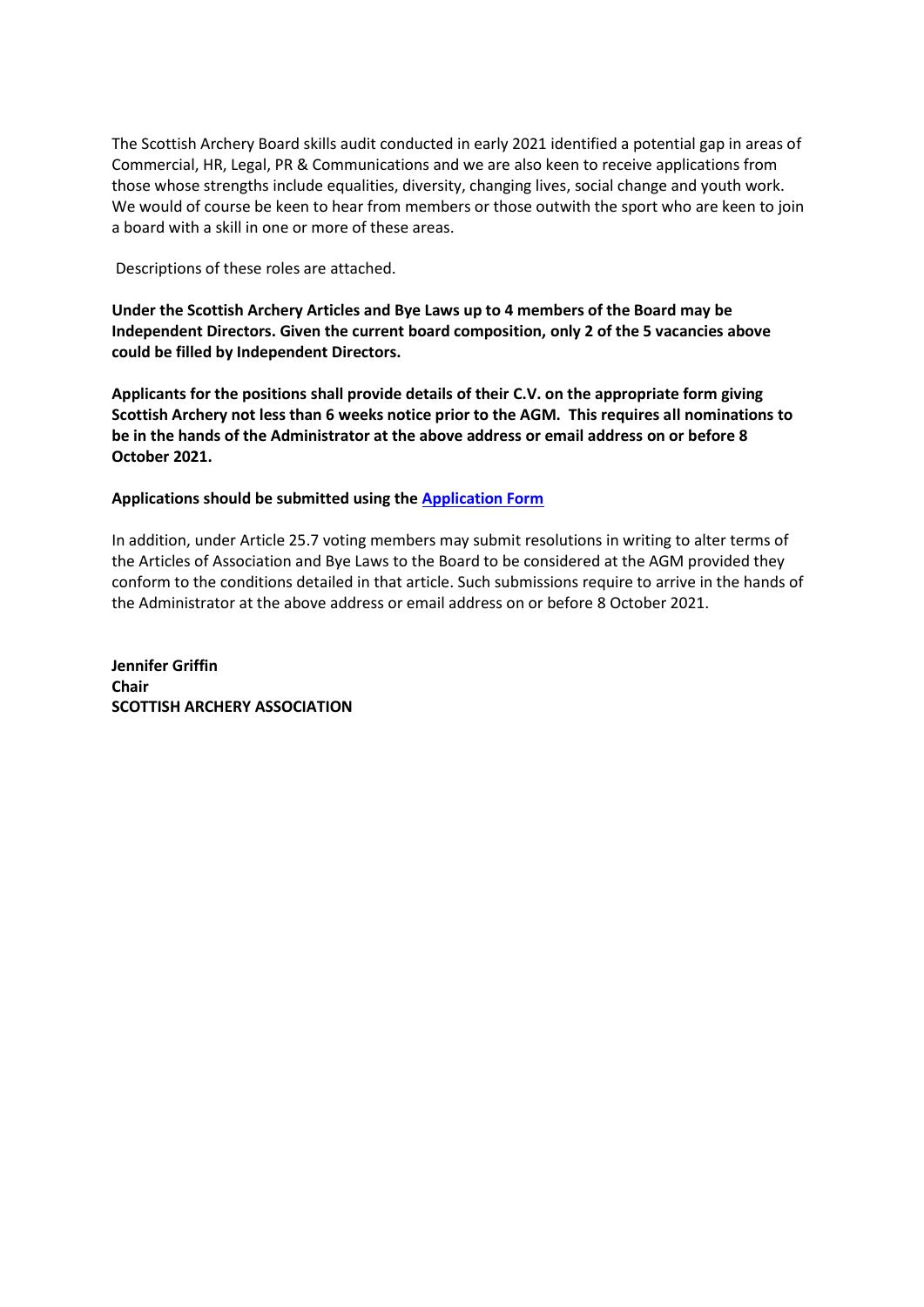### **DIRECTOR OF FINANCE**

### **Required skills**

- Knowledge and experience of financial matters, accounts and financial reporting at company level
- An accounting or finance degree would be beneficial
- Ability to prepare and deliver accounts and financial statements
- Ability to explain potentially complex and detailed financial matters in a clear and concise manner.

## **Responsibilities of the Role:**

- act as the Board Member with specific responsibility for the strategic oversight of the Financial Business Area for Scottish Archery including:
- compliance with financial requirements
- compliance with public grant funding requirements
- recording and reporting on all income and expenditure for Scottish Archery
- prepare and report all financial accounting and management matters to the Board with the assistance of relevant Scottish Archery staff as appropriate
- preparation of Annual Accounts for Scottish Archery, in conjunction with any Account Inspectors, for presentation at the organisation's Annual General Meeting
- chair meetings of the Finance Committee as appropriate
- assist the Board to select and appoint appropriately qualified members and persons from outside the sport (including any firm of accountants) to support Scottish Archery in financial matters
- work with colleagues to undertake any specific project agreed by the Board to support aspects of finance work for Scottish Archery
- report to the Scottish Archery Board on progress and any other issues which may arise within the business area
- represent Scottish Archery at relevant meetings, conferences and/or other events, as may arise from time to time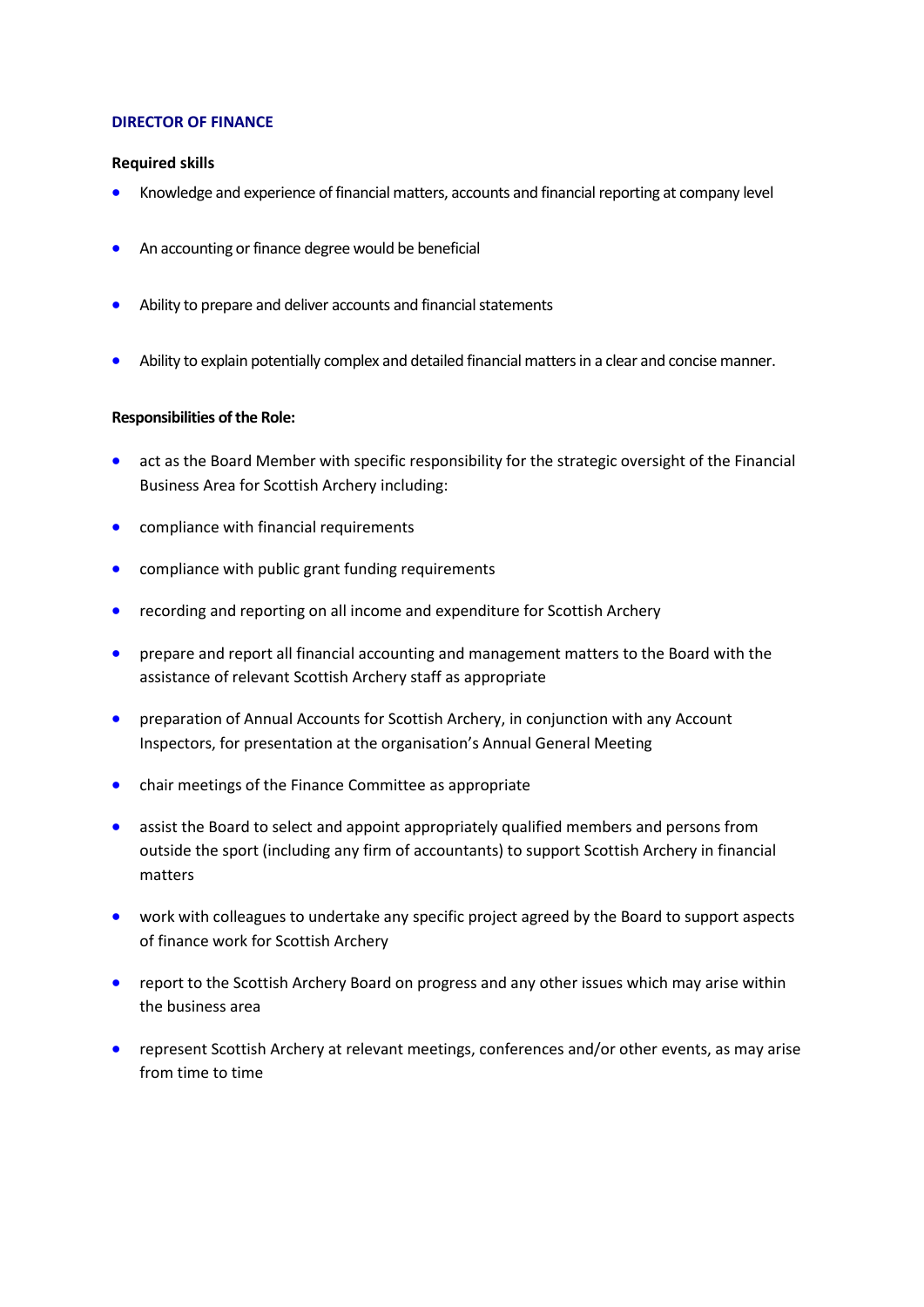### **DIRECTOR OF SAFEGUARDING**

#### **Required Skills:**

- A clear understanding of Scottish Safeguarding legislation and the Standards for Child Wellbeing and Protection in Sport
- Appropriately qualified in Safeguarding ie up to date Safeguarding & Protecting Children certification and In Safe Hands certification
- Ability to advise on and implement policies for the safeguarding and protection of children, young people and adults at risk.
- Ability to represent Scottish Archery's approach to safeguarding at internal forums
- Ability to communicate Scottish Archery's approach to safeguarding to other organisations including government departments and other public bodies
- Ability to ensure that Scottish Archery works collaboratively with external agencies on strategic plans to safeguard and promote the welfare of children, young people and adults at risk
- Ability to ensure that the integration of a culture of listening to children, young people and adults at risk is embedded in organisational plans

### **Responsibilities of the Role:**

- Identify the requirements and best practice for safeguarding children, young people and adults at risk in Scottish Archery
- Develop and implement policies and procedures for Scottish Archery for safeguarding children, young people and adults at risk
- Evaluate and improve policies and procedures for safeguarding children and young people including those related to safe recruitment of staff and volunteers
- Ensure all persons working (either paid or unpaid) with children, young people and adults at risk, are aware of what is required of them within the guidelines, policies and codes of conduct
- Ensure volunteers and staff are advised and circulated details of opportunities to undertake training
- Be the 'Safeguarding Champion' on the Board of Scottish Archery
- Represent Scottish Archery's approach to safeguarding at internal forums where required
- Communicate the approach of Scottish Archery to safeguarding and protecting children, young people and adults at risk to other organisations including government departments, public bodies and funders
- **•** Ensure Scottish Archery works collaboratively with external agencies such as Children  $1<sup>st</sup>$ , Disclosure Scotland, Volunteer Scotland Disclosure Services (VSDS) on strategic plans to safeguard and promote the welfare of children.
- Ensure that Scottish Archery's strategic plans integrate a culture of listening to children, young people and adults at risk
- Ensure all incidents are correctly recorded and reported in accordance with Scottish Archery's policy and procedures.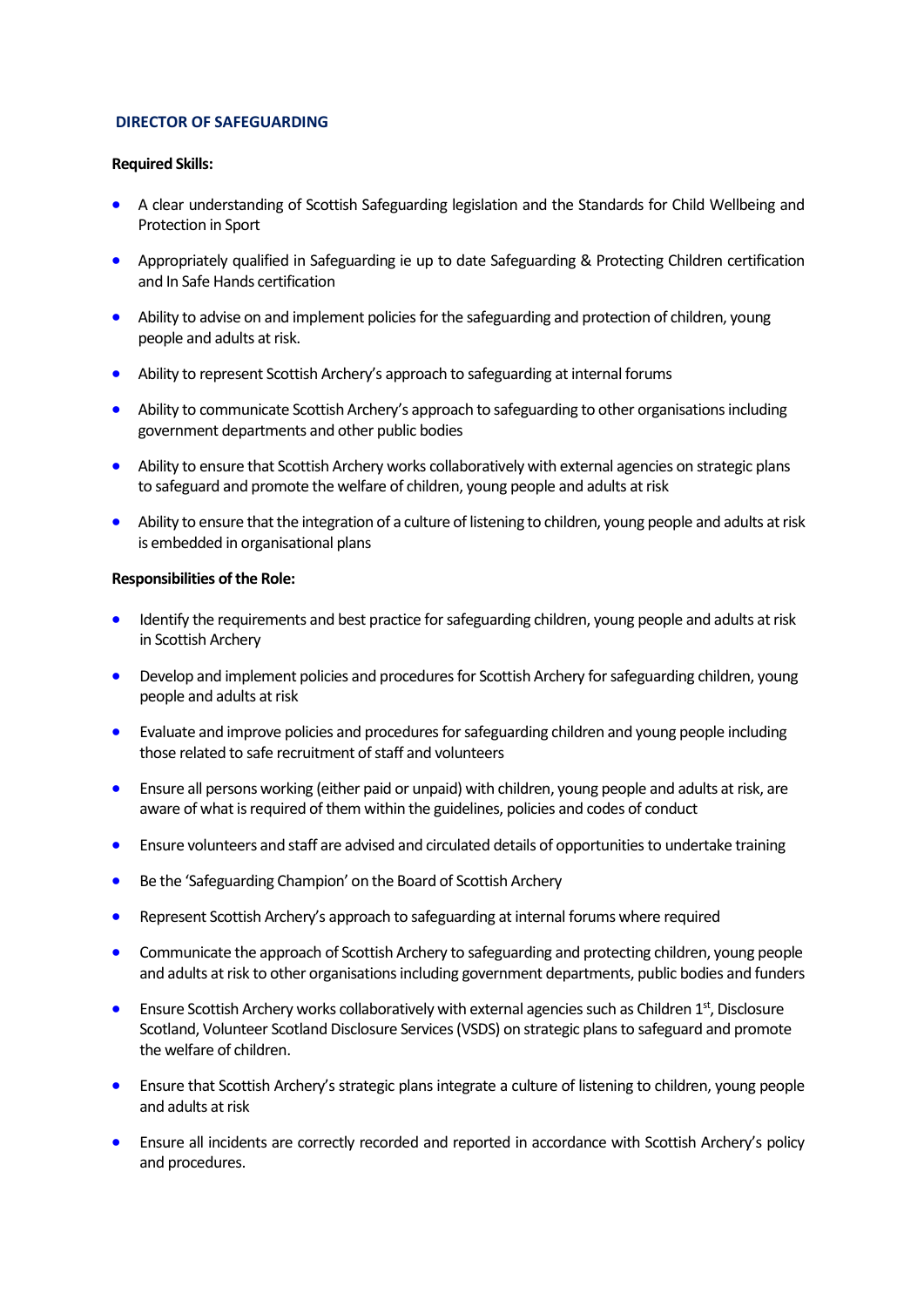## **DIRECTOR (3 Positions)**

## **General Director Responsibilities**

Working within a skills-based Board, the primary role of the Director is to support by:

- Providing entrepreneurial insight for the Organisation within a framework of prudent and effective controls enabling risk to be assessed and managed;
- Assisting with the setting the Organisation's strategic aims, ensuring that the necessary financial and other resources are in place to meet its objectives
- Working with the rest of the Board in reviewing management and organisational performance
- Assisting in setting the Organisation's values and standards and ensuring that its obligations to its members and other stakeholders are understood and met.

You would be expected to perform your duties (whether statutory, fiduciary or common law) faithfully, diligently and to a standard commensurate with the functions of your role and your knowledge, skills and experience.

You must have particular regard to the Financial Reporting Council's UK Corporate Governance Code and associated Guidance on Board Effectiveness in respect of the role of the Board and the role of its Directors.

You must exercise your powers in your role as a Director with due regard to relevant obligations under prevailing law and regulation, including the Companies Act 2006, the UK Corporate Governance Code and associated guidance, the UK Listing Authority's Listing, Prospectus, and Disclosure and Transparency Rules.

#### **Decision Making Responsibilities**

You should have particular regard to the general duties of Directors in Part 10 of the Companies Act 2006, including the duty to promote the success of the company under which all Directors must act in the way they consider, in good faith, would be most likely to promote the success of the organisation for the benefit of its members as a whole. In doing so, as a Director, you must have regard (among other matters) to:

- the likely consequences of any decision in the long term;
- the interests of the Organisation's employees
- the need to foster the Organisation's relationships with all relevant stakeholders;
- the impact of the Organisation's operations on the community and the environment;
- the desirability of the Organisation maintaining a reputation for high standards of conduct; and
- the need to act fairly as between the members of the Organisation

Unless the Board specifically authorises you to do so, you shall not enter into any legal or other commitment or contract on behalf of the Organisation.

#### **Practical Requirements**

Directors are required to attend Board meetings held throughout the year which may meet physically or virtually and to attend the Company's Annual General Meeting.

| <b>Professional Experience &amp; Qualifications</b> | <b>Desirable</b>                                     |
|-----------------------------------------------------|------------------------------------------------------|
| <b>Essential</b>                                    |                                                      |
| Board level experience or equivalent in             | Experience of helping to develop and grow a sporting |
| business and/or sport                               | organisation                                         |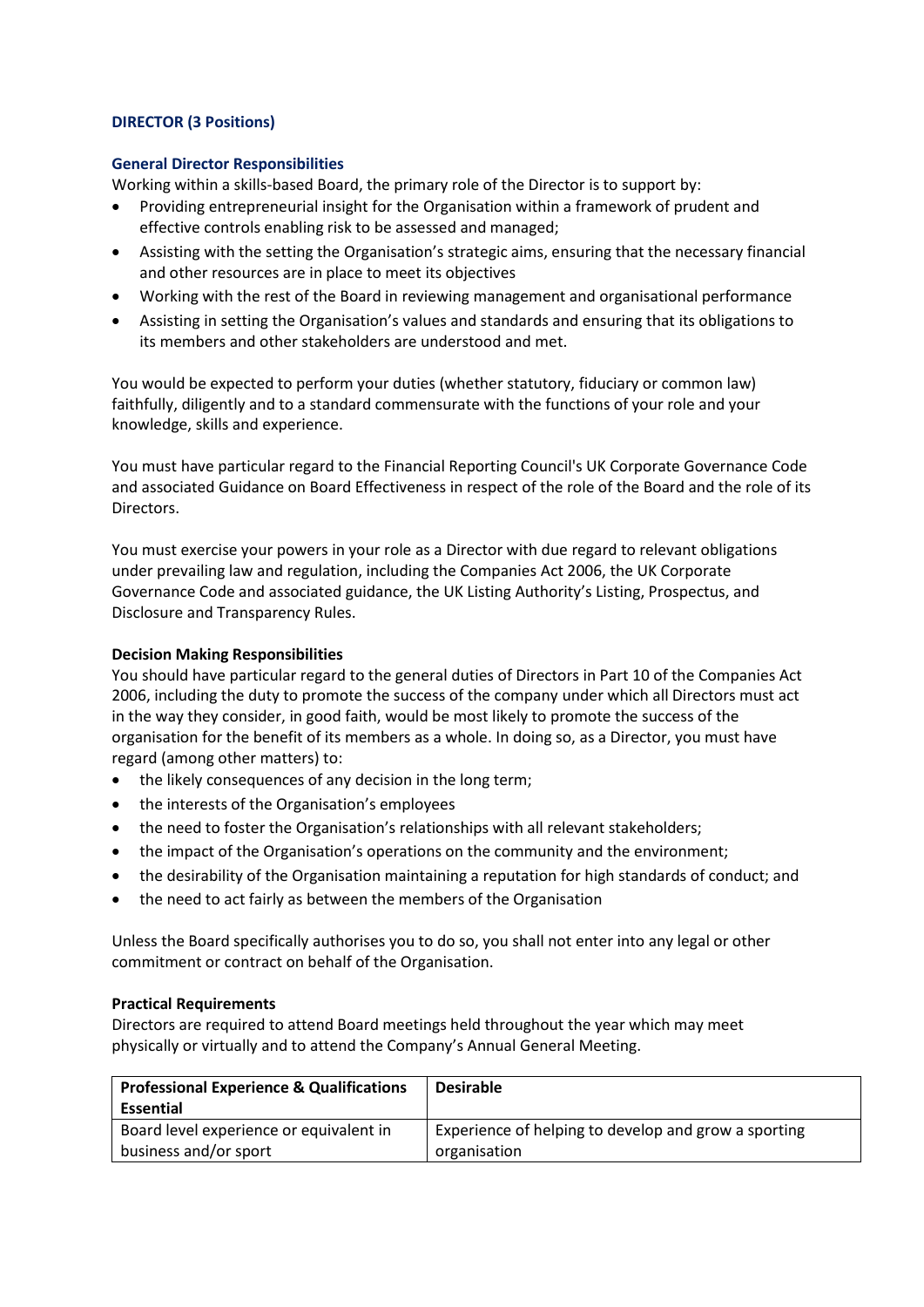| Experience of 'membership' organisations | Experience of strategy and analysis & presenting strategic<br>and operational information in an easily understood and<br>accessible format. |
|------------------------------------------|---------------------------------------------------------------------------------------------------------------------------------------------|
| Broad understanding of organisational    | Graduate and/or post-graduate management or equivalent                                                                                      |
| Governance                               | qualification                                                                                                                               |

# **Person Specification (Knowledge, Skills & Attributes)**

The following personal attributes and skills are required in order to perform successfully as an Director:

- integrity
- the ability to think and act strategically
- sound judgment and problem solving abilities
- a willingness to accept challenge and also to effectively challenge others
- ability to provide counsel
- ability to communicate ideas
- leadership and self-awareness, ability to gain respect and attention
- critical thinking, creativity and strategic awareness
- possess a 'critical friend' mentality
- availability to prepare for and attend meetings
- an ability to identify potential problems and deal with risk
- understanding of not-for-profit organisations

This document is not contractual and may be subject to change at the Board's discretion.